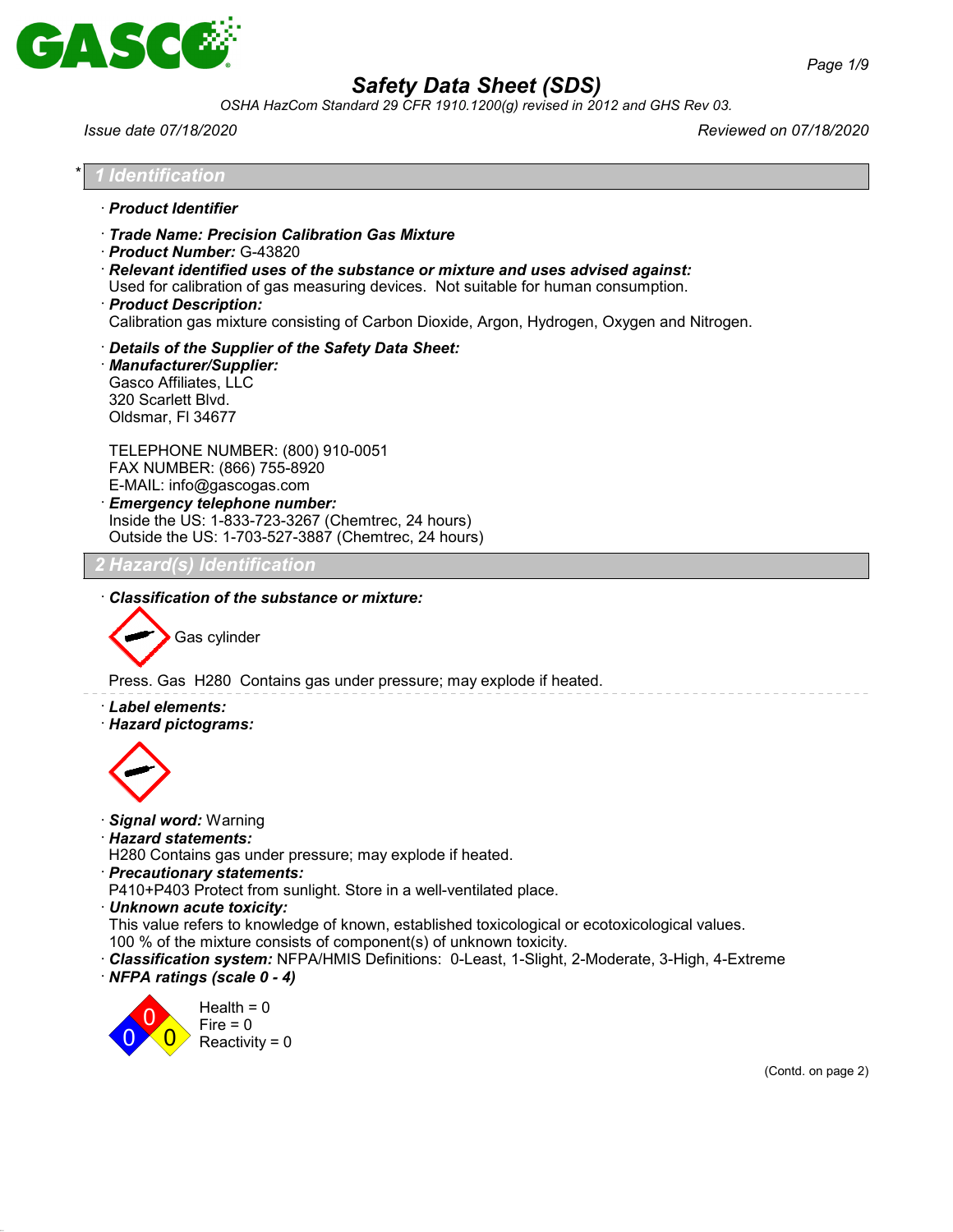*OSHA HazCom Standard 29 CFR 1910.1200(g) revised in 2012 and GHS Rev 03.*

*Issue date 07/18/2020 Reviewed on 07/18/2020*

*Trade Name: Precision Calibration Gas Mixture*

## · *HMIS-ratings (scale 0 - 4)*

| $H$ HEALTH $\boxed{0}$ Health = 0 |                                          |
|-----------------------------------|------------------------------------------|
| <b>FIRE</b>                       | $\blacksquare$ 0 $\blacksquare$ Fire = 0 |
|                                   | REACTIVITY 0 Physical Hazard = 0         |

### · *Hazard(s) not otherwise classified (HNOC):* None known

*3 Composition/Information on Ingredients*

### · *Chemical characterization: Mixtures*

· *Description:* Mixture of substances listed below with non-hazardous additions.

| · Dangerous Components:             |                |                                                                  |                   |
|-------------------------------------|----------------|------------------------------------------------------------------|-------------------|
| CAS: 7727-37-9<br>RTECS: QW 9700000 | Nitrogen       | ◆ Press. Gas, H280; Simple Asphyxiant                            | 73.56-80.4898%    |
| CAS: 7782-44-7                      | Oxygen         | <b>♦ Oxid. Gas 1, H270; ♦ Press. Gas, H280</b>                   | 19.5-23.4%        |
| CAS: 1333-74-0<br>RTECS: MW 8900000 | Hydrogen       | $\circledast$ Flam. Gas 1, H220; $\diamondsuit$ Press. Gas, H280 | $0.01 - 2\%$      |
| CAS: 7440-37-1<br>RTECS: CF 2300000 | Argon          | $\Diamond$ Press. Gas, H280; Simple Asphyxiant                   | $0.0001 - 1\%$    |
| CAS: 124-38-9<br>RTECS: FF 6400000  | Carbon Dioxide | ◆ Press. Gas, H280; Simple Asphyxiant                            | $0.0001 - 0.04\%$ |
|                                     |                |                                                                  |                   |

### · *Additional information:*

The exact percentages of the ingredients of this mixture are considered to be proprietary and are withheld in accordance with the provisions of paragraph (i) of §1910.1200 of 29 CFR 1910.1200 Trade Secrets.

## *4 First-Aid Measures*

#### · *Description of first aid measures*

### · *After inhalation:*

Generally the product does not irritate with inhalation.

Supply fresh air; consult doctor in case of complaints.

#### · *After skin contact:*

Generally, the product does not irritate the skin.

In cases of contact with liquified material, frostbite may occur. Immerse frostbite in cool-warm water and seek medical attention.

Wash with soap and water.

If skin irritation occurs, consult a doctor.

· *After eye contact:*

Not anticipated under normal use.

Rinse opened eye for several minutes under running water. If symptoms persist, consult a doctor.

· *After swallowing:* Not a normal route of entry.

· *Information for doctor*

· *Most important symptoms and effects, both acute and delayed:* No further relevant information available.

· *Indication of any immediate medical attention and special treatment needed:*

No further relevant information available.

# *5 Fire-Fighting Measures*

- · *Extinguishing media*
- · *Suitable extinguishing agents:*

Use fire fighting measures that suit the environment. Use water spray to cool fire-exposed containers.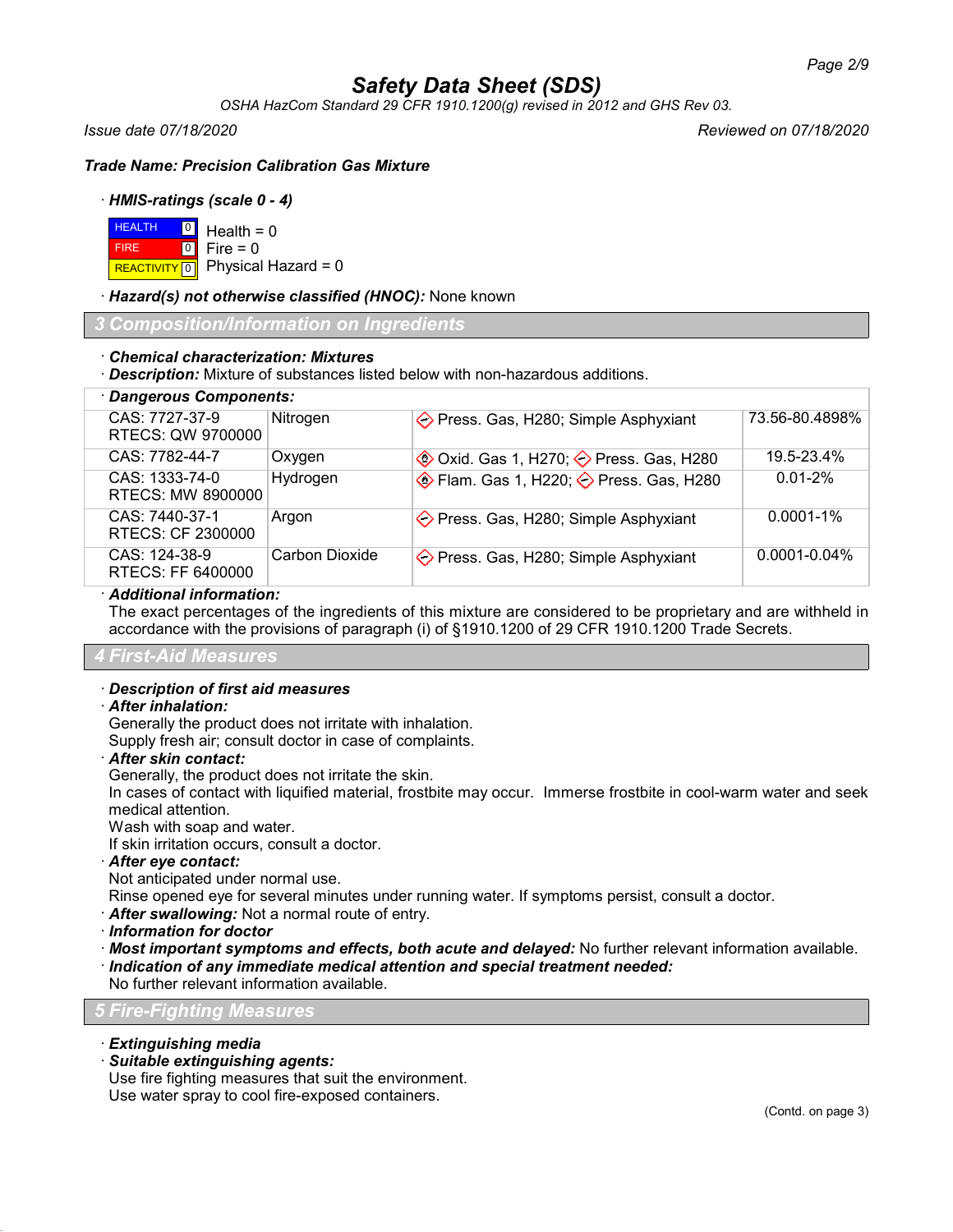*OSHA HazCom Standard 29 CFR 1910.1200(g) revised in 2012 and GHS Rev 03.*

*Issue date 07/18/2020 Reviewed on 07/18/2020*

## *Trade Name: Precision Calibration Gas Mixture*

- · *For safety reasons unsuitable extinguishing agents:* No further relevant information.
- · *Special hazards arising from the substance or mixture:*

Closed containers may explode when exposed to extreme heat.

If incinerated, product will release the following toxic fumes: Oxides of Carbon and Nitrogen (NOx).

· *Advice for firefighters*

This gas mixture is not flammable; however, containers, when involved in fire, may rupture or burst in the heat of the fire.

· *Special protective equipment for firefighters:*

As in any fire, wear self-contained breathing apparatus pressure-demand (NIOSH approved or equivalent) and full protective gear to prevent contact with skin and eyes.

*6 Accidental Release Measures*

· *Personal precautions, protective equipment and emergency procedures:*

Treat any fumes as toxic.

Keep away from ignition sources

Ensure adequate ventilation.

Keep people at a distance and stay upwind.

In a confined area, NIOSH approved respiratory protection may be required.

· *Environmental precautions:* Inform authorities in case of gas release.

· *Methods and material for containment and cleaning up:*

Dispose of the collected material according to regulations.

· *Reference to other sections:*

See Section 7 for information on safe handling.

See Section 8 for information on personal protection equipment.

See Section 13 for disposal information.

# · *Protective Action Criteria for Chemicals*

| $·$ PAC-1:         |                  |
|--------------------|------------------|
| 7727-37-9 Nitrogen | 7.96E+05 ppm     |
| 1333-74-0 Hydrogen | 65000*** ppm     |
| 7440-37-1 Argon    | 65,000 ppm       |
| $·$ PAC-2:         |                  |
| 7727-37-9 Nitrogen | $8.32E + 05$ ppm |
| 1333-74-0 Hydrogen | 230000*** ppm    |
| 7440-37-1 Argon    | 2.30E+05 ppm     |
| $·$ PAC-3:         |                  |
| 7727-37-9 Nitrogen | $8.69E + 05$ ppm |
| 1333-74-0 Hydrogen | 400000*** ppm    |
| 7440-37-1 Argon    | 4.00E+05 ppm     |
|                    |                  |

*7 Handling and Storage*

· *Handling*

· *Precautions for safe handling:* Ensure good ventilation/exhaustion at the workplace.

· *Information about protection against explosions and fires:*

Do not cut, grind or weld on container that contains or contained product.

Do not spray on a naked flame or any incandescent material.

· *Conditions for safe storage, including any incompatibilities* Store away from strong oxidizing agents.

(Contd. on page 4)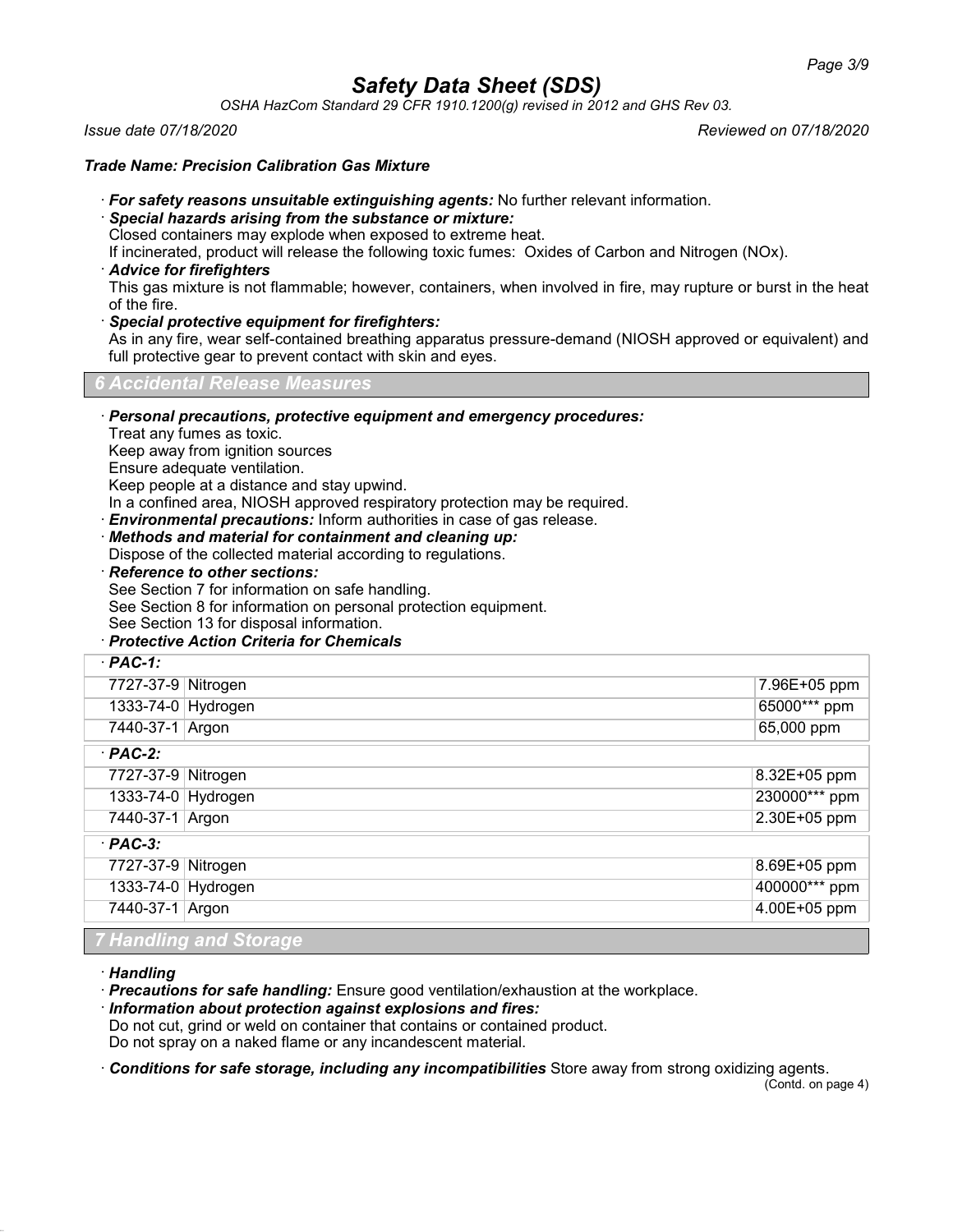*OSHA HazCom Standard 29 CFR 1910.1200(g) revised in 2012 and GHS Rev 03.*

### *Issue date 07/18/2020 Reviewed on 07/18/2020*

# *Trade Name: Precision Calibration Gas Mixture*

### · *Storage*

## · *Requirements to be met by storerooms and receptacles:*

Store in a cool location.

Cylinders should be firmly secured to prevent falling or being knocked over. Cylinders must be protected from the environment, and preferably kept at room temperature. Cylinders should be stored in dry, well-ventilated areas, away from sources of heat, ignition, and direct sunlight. Protect cylinders against physical damage. Full and empty cylinders should be segregated. Use a "first-on, first-out" inventory system to prevent full containers from being stored for long periods of time.

· *Information about storage in one common storage facility:* Not required.

- · *Further information about storage conditions:* Store in cool, dry conditions in well sealed receptacles.
- **Specific end use(s):** No further relevant information available.

*8 Exposure Controls/Personal Protection*

· *Additional information about design of technical systems:* No further data; see section 7.

#### · *Control parameters:*

All ventilation should be designed in accordance with OSHA standard (29 CFR 1910.94). Use mechanical (general) ventilation for storage areas. Use appropriate ventilation as required to keep Exposure Limits in Air below TLV & PEL limits.

### · *Components with occupational exposure limits:*

The following constituents are the only constituents of the product which have a PEL, TLV or other recommended exposure limit.

At this time, the other constituents have no known exposure limits.

| 7727-37-9 Nitrogen                                      |
|---------------------------------------------------------|
| TLV withdrawn TLV, see App. F; simple asphyxiant        |
| 1333-74-0 Hydrogen                                      |
| TLV TLV withdrawn-see App. F;simple asphyxiant; (D, EX) |
| 7440-37-1 Argon                                         |
| TLV see App. F, Simple asphyxiant                       |
|                                                         |

· *Additional information:* The lists that were valid during the creation of this SDS were used as basis.

- · *Exposure controls:*
- · *Personal protective equipment*
- · *General protective and hygienic measures:* Wash hands before breaks and at the end of work.
- · *Breathing equipment:* Use suitable respiratory protective device in case of insufficient ventilation.
- · *Protection of hands:* Not required.
- · *Material of gloves:* Not applicable.
- · *Penetration time of glove material:* Not applicable.
- · *Eye protection:* Not necessary under normal conditions.
- · *Body protection:* Not required.
- · *Limitation and supervision of exposure into the environment:* None

## *9 Physical and Chemical Properties*

- · *Information on basic physical and chemical properties*
- · *General Information*
- · *Appearance:*

| rorm:  | U  |
|--------|----|
| Color: | СI |
| ייממר  | ∩  |

- 
- · Odor threshold:

*Form:* Compressed gas lear, colorless · *Odor:* Odorless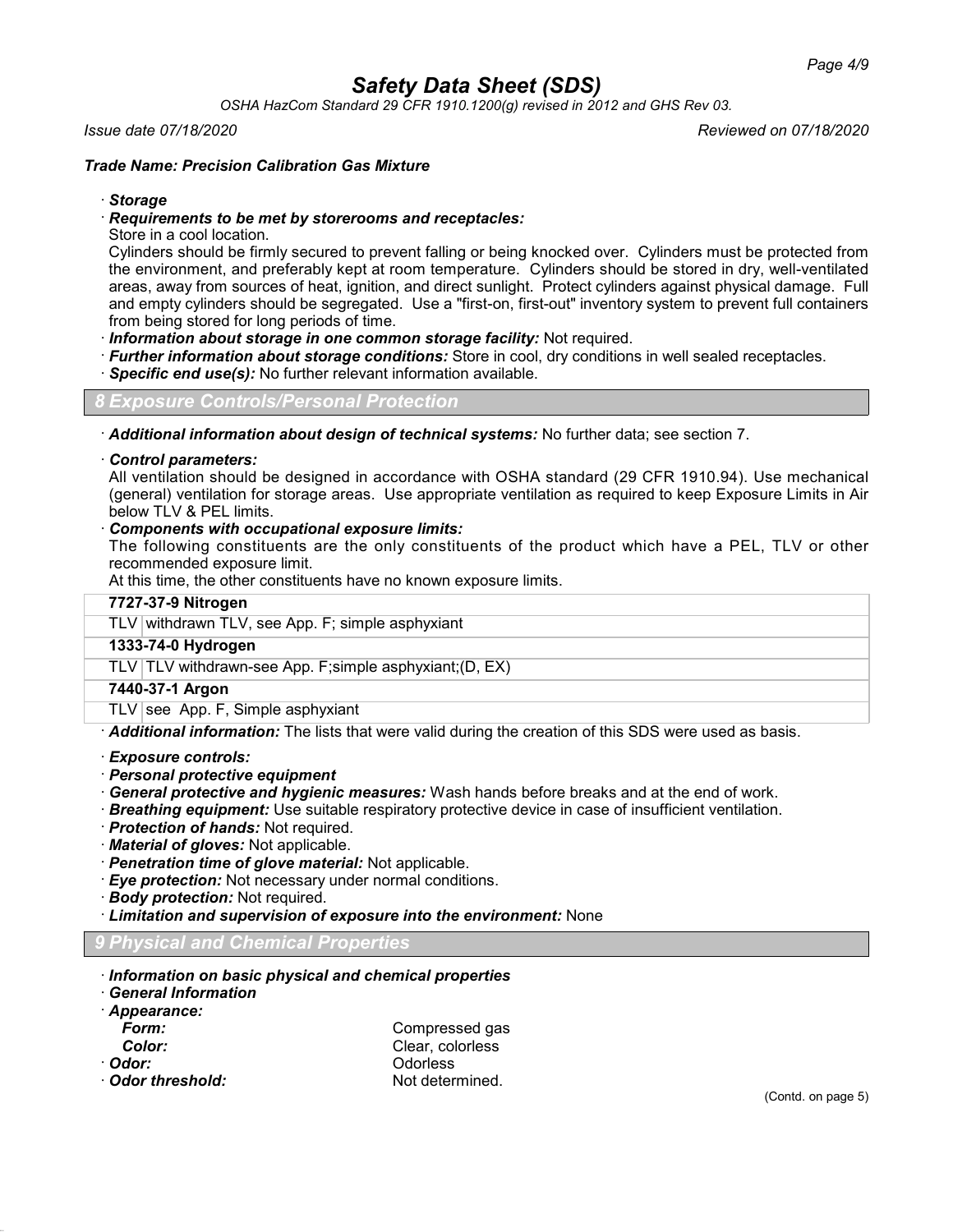*OSHA HazCom Standard 29 CFR 1910.1200(g) revised in 2012 and GHS Rev 03.*

*Issue date 07/18/2020 Reviewed on 07/18/2020*

### *Trade Name: Precision Calibration Gas Mixture*

· *pH-value:* Not available · *Change in condition Melting point/Melting range:* Not determined. *Boiling point/Boiling range:* ≥-195.8 °C (≥-320.4 °F) · *Flash point:* None · *Flammability (solid, gaseous):* Not determined. *Ignition temperature:* Not applicable · *Decomposition temperature:* Not determined. · *Auto igniting:* Product is not self-igniting. **· Danger of explosion:** Not determined. · *Explosion limits:* Not determined. **Upper:** Not determined. · **Vapor pressure:** Not determined. · *Density:* **Relative density:** Not determined.<br> **Vapor density:** Not determined. **Vapor density:** Not determined.<br> **Evaporation rate:** Not applicable. *Evaporation rate:* · *Solubility in / Miscibility with:* **Water:** Not miscible or difficult to mix. · *Partition coefficient (n-octanol/water):* Not determined. · *Viscosity:* **Dynamic:** Not determined.<br> **Kinematic:** Not determined *Kinematic:* Not determined. · *Solvent content: Solids content:* 0.0 % · *Other information:* No further relevant information available. *Stability and Reacti* 

· *Reactivity:* No further relevant information available.

· *Chemical stability:* Stable under normal conditions.

· *Thermal decomposition / conditions to be avoided:* No decomposition if used according to specifications.

· *Possibility of hazardous reactions:* No dangerous reactions known.

· *Conditions to avoid:* No further relevant information available.

· *Incompatible materials:* Strong oxidizing agents.

· *Hazardous decomposition products:* No dangerous decomposition products known.

*11 Toxicological Information*

· *Information on toxicological effects:* The toxicity of this product is unknown.

· *Acute toxicity:*

· *LD/LC50 values that are relevant for classification:* No data available.

· *Primary irritant effect:*

· *On the skin:* No irritating effect.

· *On the eye:* No irritating effect.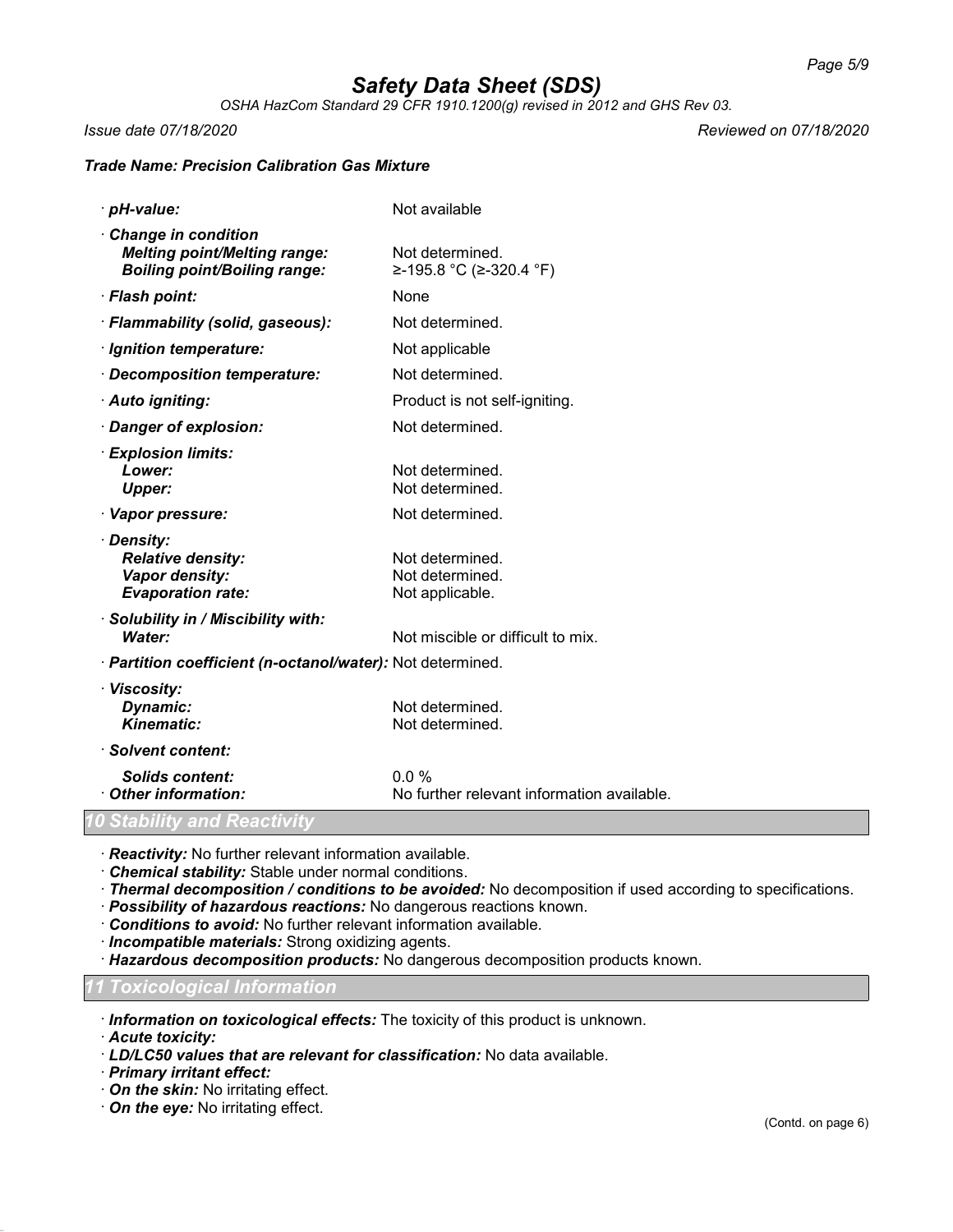*OSHA HazCom Standard 29 CFR 1910.1200(g) revised in 2012 and GHS Rev 03.*

*Issue date 07/18/2020 Reviewed on 07/18/2020*

# *Trade Name: Precision Calibration Gas Mixture*

## · *Additional toxicological information:*

- · *Carcinogenic categories:*
- · *IARC (International Agency for Research on Cancer):*

None of the ingredients are listed.

### · *NTP (National Toxicology Program):*

None of the ingredients are listed.

## · *OSHA-Ca (Occupational Safety & Health Administration):*

None of the ingredients are listed.

# *12 Ecological Information*

- · *Toxicity:* The hazards for the aquatic environment are unknown.
- · *Aquatic toxicity:* No further relevant information available.
- · *Persistence and degradability:* No further relevant information available.
- · *Behavior in environmental systems:*
- · *Bioaccumulative potential:* No further relevant information available.
- · *Mobility in soil:* No further relevant information available.
- · *Additional ecological information:*
- · *General notes:* Generally not hazardous for water.
- · *Results of PBT and vPvB assessment:*
- · *PBT:* Not applicable.
- · *vPvB:* Not applicable.
- · *Other adverse effects:* No further relevant information available.

# \* *13 Disposal Considerations*

### · *Waste treatment methods*

· *Recommendation:*

Release all residual gas pressure in a well ventilated area. Verify the cylinder is completely empty (0 PSIG). Remove or cover any hazard labels. Return empty cylinder for recycling.

NOTE: Check with the local easte authority before placing any gas cylinder into waste container for pickup. GASCO encourages the consumer to return all cylinders.

- · *Waste disposal key:* The U.S. EPA has not published waste disposal numbers for this product's components.
- · *Uncleaned packaging*
- · *Recommendation:* Return cylinder and unused product to supplier.

#### *14 Transport Information*

- · *UN-Number:*
- · *DOT, ADR/ADN, IMDG, IATA* UN1956
- · *UN proper shipping name:*
- 
- 
- 

· *Transport hazard class(es):*

· *DOT*



Compressed gas, n.o.s. · *ADR/ADN* UN1956 COMPRESSED GAS, N.O.S. · *IMDG, IATA* COMPRESSED GAS, N.O.S.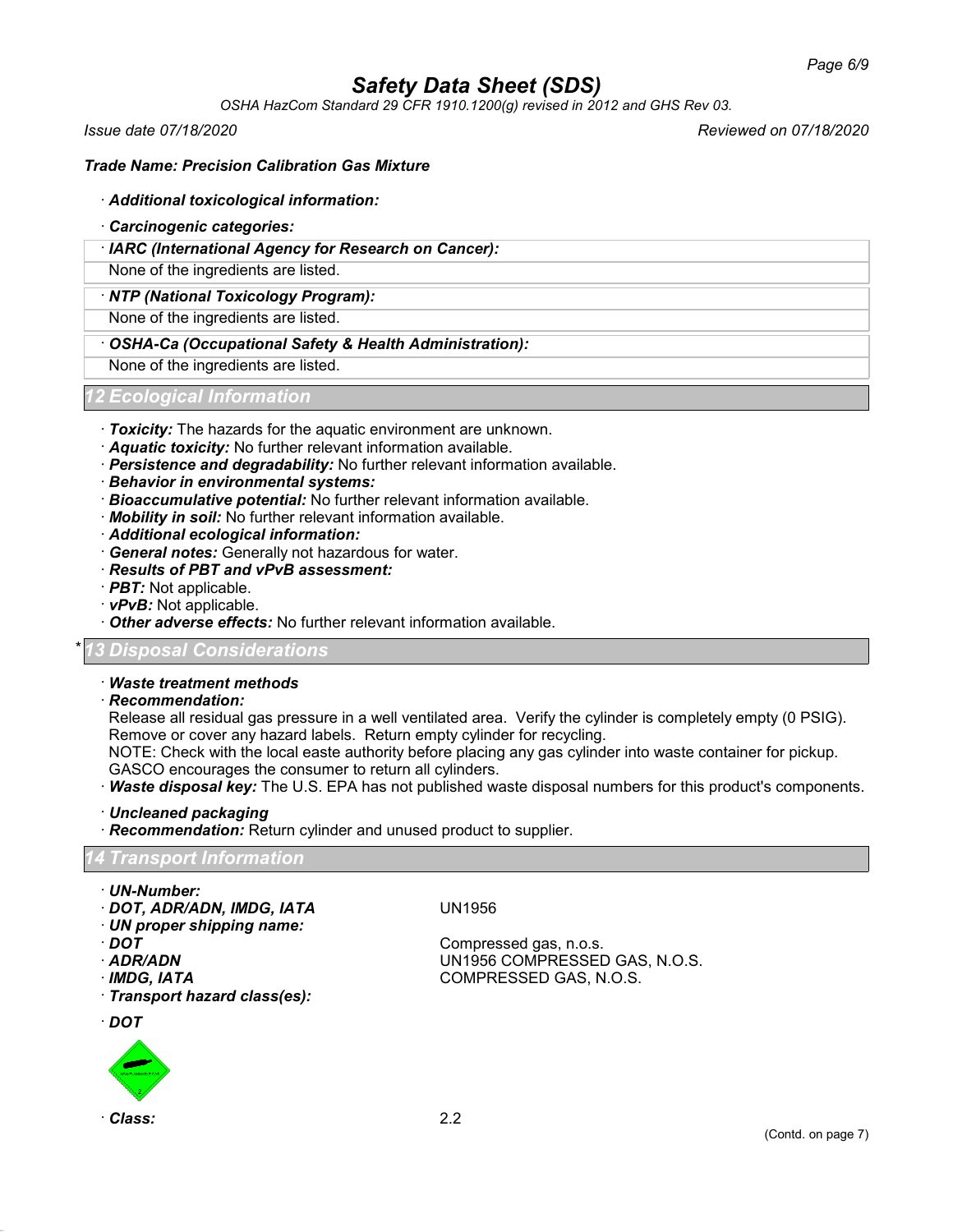*OSHA HazCom Standard 29 CFR 1910.1200(g) revised in 2012 and GHS Rev 03.*

*Issue date 07/18/2020 Reviewed on 07/18/2020*

(Contd. on page 8)

| <b>Trade Name: Precision Calibration Gas Mixture</b>                                                                                                                                                                                                        |                                                                                                                                                                 |
|-------------------------------------------------------------------------------------------------------------------------------------------------------------------------------------------------------------------------------------------------------------|-----------------------------------------------------------------------------------------------------------------------------------------------------------------|
| · Label:                                                                                                                                                                                                                                                    | 2.2                                                                                                                                                             |
| · ADR/ADN                                                                                                                                                                                                                                                   |                                                                                                                                                                 |
| · Class:<br>· Label:                                                                                                                                                                                                                                        | 21A Gases<br>2                                                                                                                                                  |
| $·$ IMDG, IATA                                                                                                                                                                                                                                              |                                                                                                                                                                 |
| · Class:<br>· Label:<br>· Packing group:                                                                                                                                                                                                                    | 2.2<br>2.2                                                                                                                                                      |
| · DOT, ADR/ADN, IMDG, IATA<br>· Environmental hazards:<br>· Special precautions for user:<br>· Hazard identification number (Kemler code): 20<br>· Stowage Category<br>· Transport in bulk according to Annex II of<br><b>MARPOL73/78 and the IBC Code:</b> | Non-Regulated Material<br>Not applicable.<br><b>Warning: Gases</b><br>A<br>Not applicable.                                                                      |
| · Transport/Additional information:                                                                                                                                                                                                                         |                                                                                                                                                                 |
| · DOT<br>· Quantity limitations:                                                                                                                                                                                                                            | On passenger aircraft/rail: 75 kg<br>On cargo aircraft only: 150 kg                                                                                             |
| · ADR/ADN<br>· Excepted quantities (EQ):                                                                                                                                                                                                                    | Code: E1<br>Maximum net quantity per inner packaging: 30 ml<br>Maximum net quantity per outer packaging: 1000 ml                                                |
| · IMDG<br>· Limited quantities (LQ):<br>· Excepted quantities (EQ):<br>· UN "Model Regulation":                                                                                                                                                             | 120 ml<br>Code: E1<br>Maximum net quantity per inner packaging: 30 ml<br>Maximum net quantity per outer packaging: 1000 ml<br>UN 1956 COMPRESSED GAS, N.O.S., 2 |
| qulatory Information                                                                                                                                                                                                                                        |                                                                                                                                                                 |
| $\cdot$ Safety, health and environmental regulations/legislation specific for the substance or mixture:                                                                                                                                                     |                                                                                                                                                                 |

· *SARA (Superfund Amendments and Reauthorization):*

· *Section 355 (extremely hazardous substances):*

· *Section 313 (Specific toxic chemical listings):*

None of the ingredients are listed.

None of the ingredients are listed.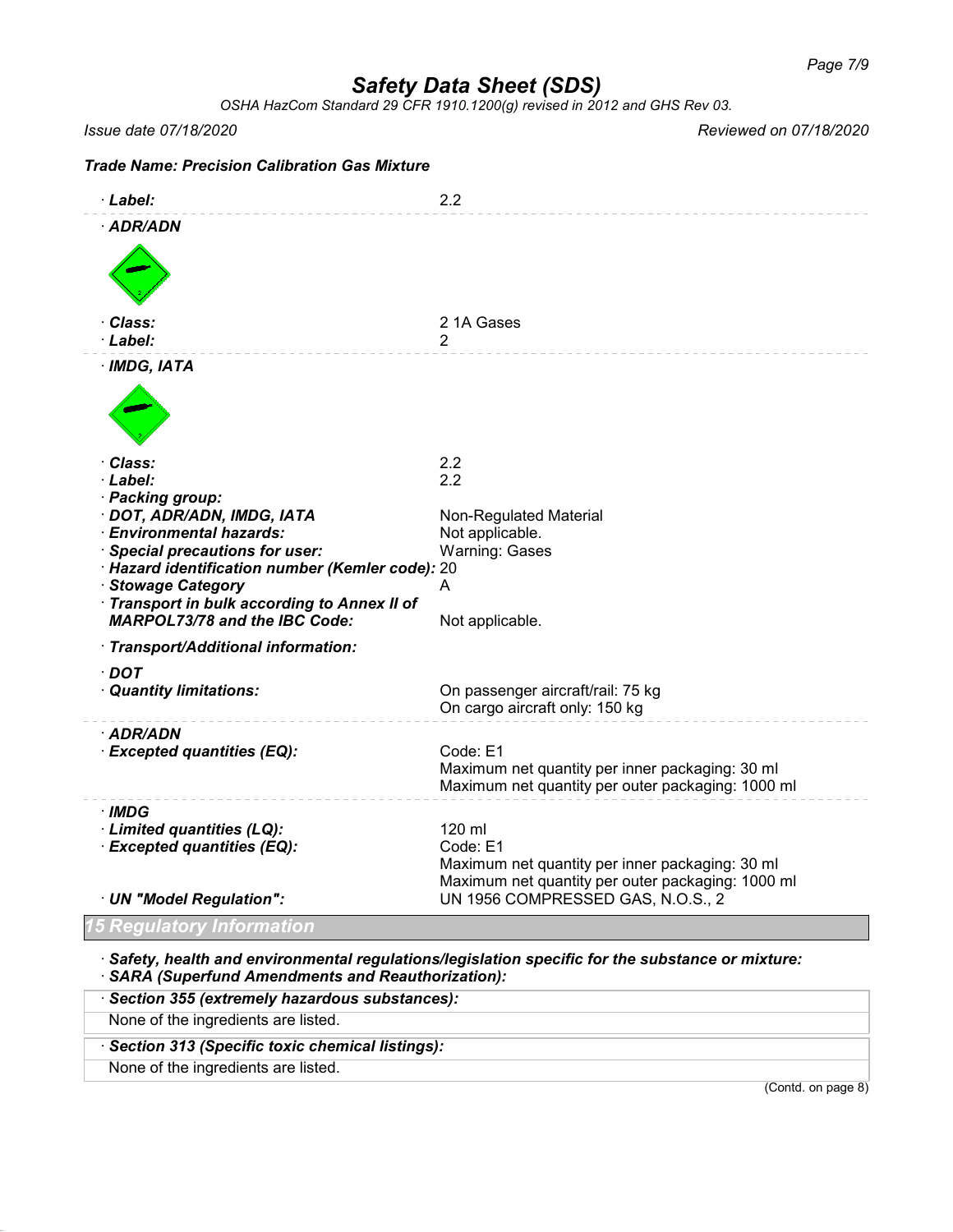*OSHA HazCom Standard 29 CFR 1910.1200(g) revised in 2012 and GHS Rev 03.*

*Issue date 07/18/2020 Reviewed on 07/18/2020*

# *Trade Name: Precision Calibration Gas Mixture*

| · TSCA (Toxic Substances Control Act):                                                                                                        |                |
|-----------------------------------------------------------------------------------------------------------------------------------------------|----------------|
| All components have the value ACTIVE.                                                                                                         |                |
| · Hazardous Air Pollutants                                                                                                                    |                |
| None of the ingredients are listed.                                                                                                           |                |
| California Proposition 65:                                                                                                                    |                |
| Chemicals known to cause cancer:                                                                                                              |                |
| None of the ingredients are listed.                                                                                                           |                |
| Chemicals known to cause reproductive toxicity for females:                                                                                   |                |
| None of the ingredients are listed.                                                                                                           |                |
| Chemicals known to cause reproductive toxicity for males:                                                                                     |                |
| None of the ingredients are listed.                                                                                                           |                |
| Chemicals known to cause developmental toxicity:                                                                                              |                |
| None of the ingredients are listed.                                                                                                           |                |
| · New Jersey Right-to-Know List:                                                                                                              |                |
| All ingredients are listed.                                                                                                                   |                |
| · New Jersey Special Hazardous Substance List:                                                                                                |                |
| 1333-74-0 Hydrogen                                                                                                                            | F <sub>4</sub> |
| · Pennsylvania Right-to-Know List:                                                                                                            |                |
| All ingredients are listed.                                                                                                                   |                |
| · Pennsylvania Special Hazardous Substance List:                                                                                              |                |
| None of the ingredients are listed.                                                                                                           |                |
| Carcinogenic categories:                                                                                                                      |                |
| · EPA (Environmental Protection Agency):                                                                                                      |                |
| None of the ingredients are listed.                                                                                                           |                |
| · TLV (Threshold Limit Value established by ACGIH):                                                                                           |                |
| None of the ingredients are listed.                                                                                                           |                |
| · NIOSH-Ca (National Institute for Occupational Safety and Health):                                                                           |                |
| None of the ingredients are listed.                                                                                                           |                |
| <b>GHS label elements</b><br>The product is classified and labeled according to the Globally Harmonized System (GHS).<br>· Hazard pictograms: |                |
|                                                                                                                                               |                |
| · Signal word: Warning<br>· Hazard statements:<br>H280 Contains gas under pressure; may explode if heated.<br>· Precautionary statements:     |                |

P410+P403 Protect from sunlight. Store in a well-ventilated place.

· *National regulations:*

None of the ingredients are listed.

· *Chemical safety assessment:* A Chemical Safety Assessment has not been carried out.